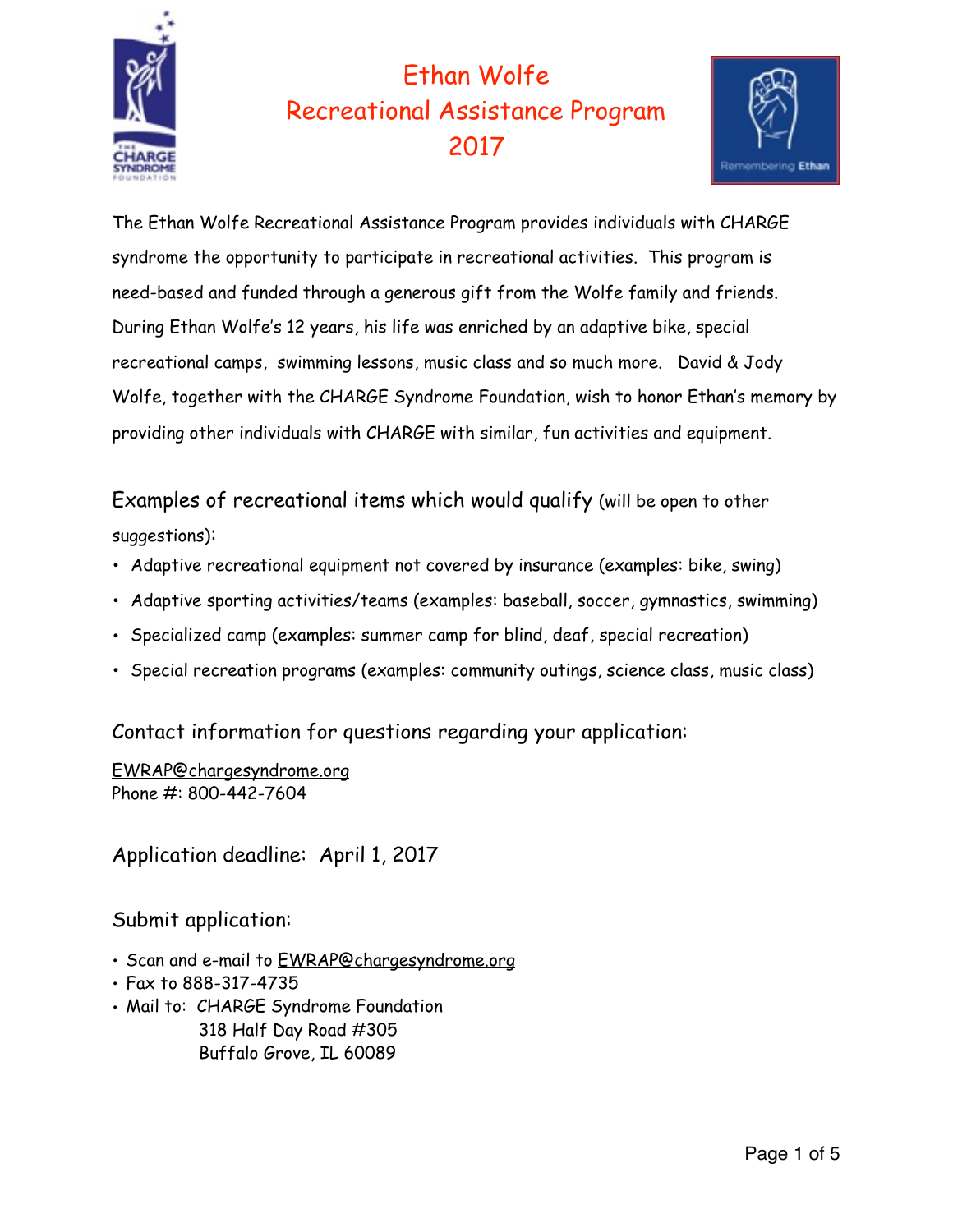

## Ethan Wolfe Recreational Assistance Program 2017



#### Requirements:

- Must have a diagnosis of CHARGE syndrome
- Must be a current member of the CHARGE Syndrome Foundation
- Meets the maximum family annual income of \$100,000 or less
- Must attach first page of your most recent federal income tax return
- Must include a short paragraph explaining the reason the applicant would benefit from the assistance (can also include a recent photo of the applicant)
- Must include a picture of the item requested or a photocopy from a brochure of the activity/course description from the service provider

### If assistance is awarded:

- Must be willing to be included in the CHARGE Foundation newsletters, presentations, and publications with a picture of the applicant participating in the recreational activity and provide a description of how the activity has enriched the applicant's quality of life.
- If equipment is awarded, must be willing to donate any equipment which is outgrown or not needed any longer to another family or charity.

#### Approval Process:

- All applications will be subject to committee approval.
- Committee will notify all applicants of approval or denial by May 1, 2017.
- Committee will work directly with the company/provider to pay for the recreational item.
- All personal information will be kept confidential by committee.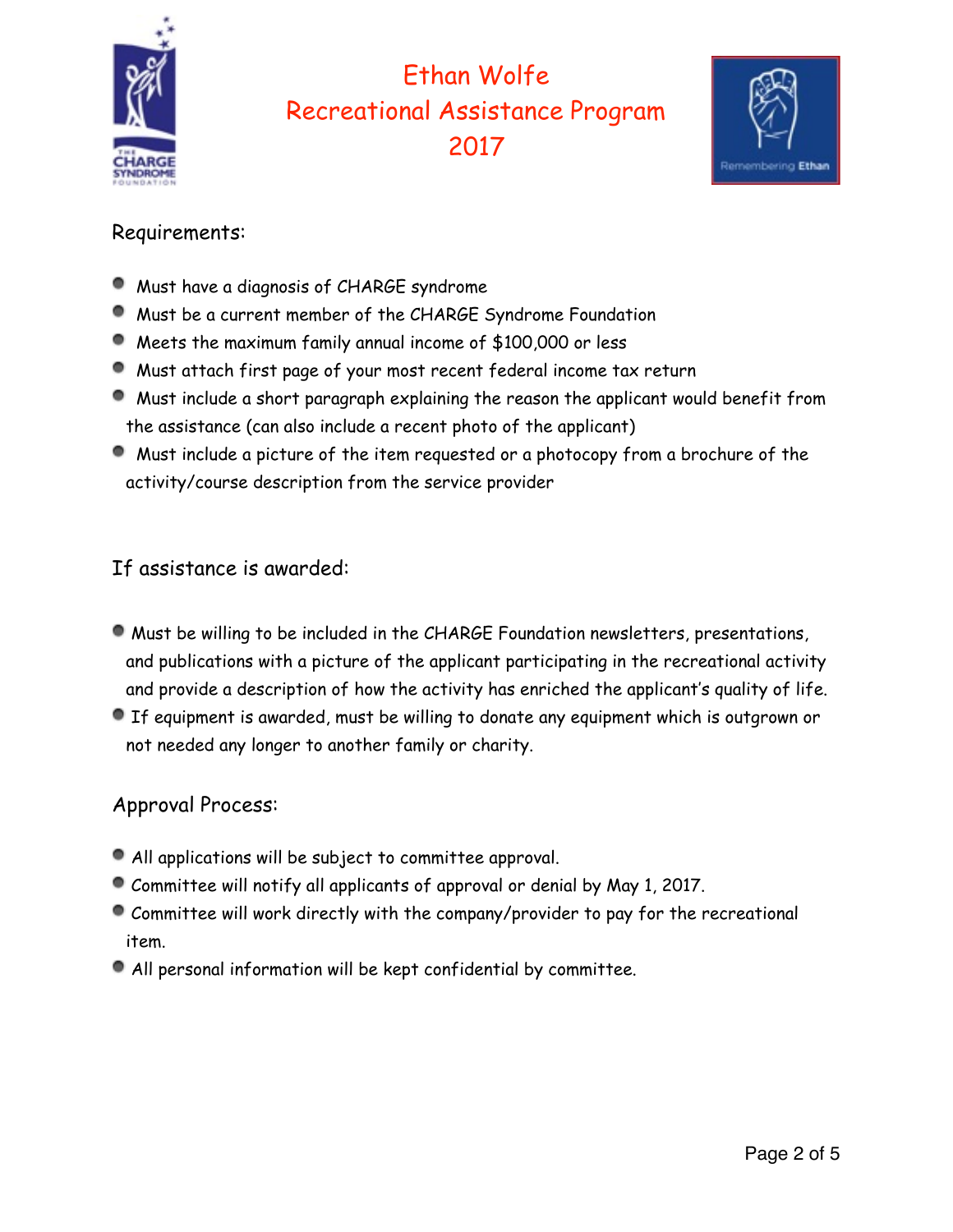|                               |                                                                                   | Ethan Wolfe<br><b>Recreational Assistance Program</b> |  |
|-------------------------------|-----------------------------------------------------------------------------------|-------------------------------------------------------|--|
|                               |                                                                                   |                                                       |  |
|                               |                                                                                   | 2017                                                  |  |
|                               |                                                                                   | Application                                           |  |
|                               |                                                                                   |                                                       |  |
| <b>Applicant Information:</b> |                                                                                   |                                                       |  |
|                               |                                                                                   |                                                       |  |
|                               | Date of birth: __________________________Gender: Male __________________________  |                                                       |  |
|                               |                                                                                   |                                                       |  |
| <b>Family Information:</b>    |                                                                                   |                                                       |  |
|                               |                                                                                   |                                                       |  |
|                               |                                                                                   |                                                       |  |
|                               |                                                                                   |                                                       |  |
|                               |                                                                                   |                                                       |  |
|                               |                                                                                   |                                                       |  |
|                               |                                                                                   |                                                       |  |
|                               | Parent #1/Guardian Information:                                                   |                                                       |  |
|                               |                                                                                   |                                                       |  |
|                               |                                                                                   |                                                       |  |
|                               |                                                                                   |                                                       |  |
|                               |                                                                                   |                                                       |  |
|                               | Parent #2/Guardian Information:                                                   |                                                       |  |
|                               |                                                                                   |                                                       |  |
|                               |                                                                                   |                                                       |  |
|                               |                                                                                   |                                                       |  |
|                               |                                                                                   |                                                       |  |
| <b>Household Information:</b> |                                                                                   |                                                       |  |
|                               | Applicant lives with: ______________________# of Guardians in household: ________ |                                                       |  |
|                               | # of Dependents in household: ______________                                      |                                                       |  |
|                               |                                                                                   |                                                       |  |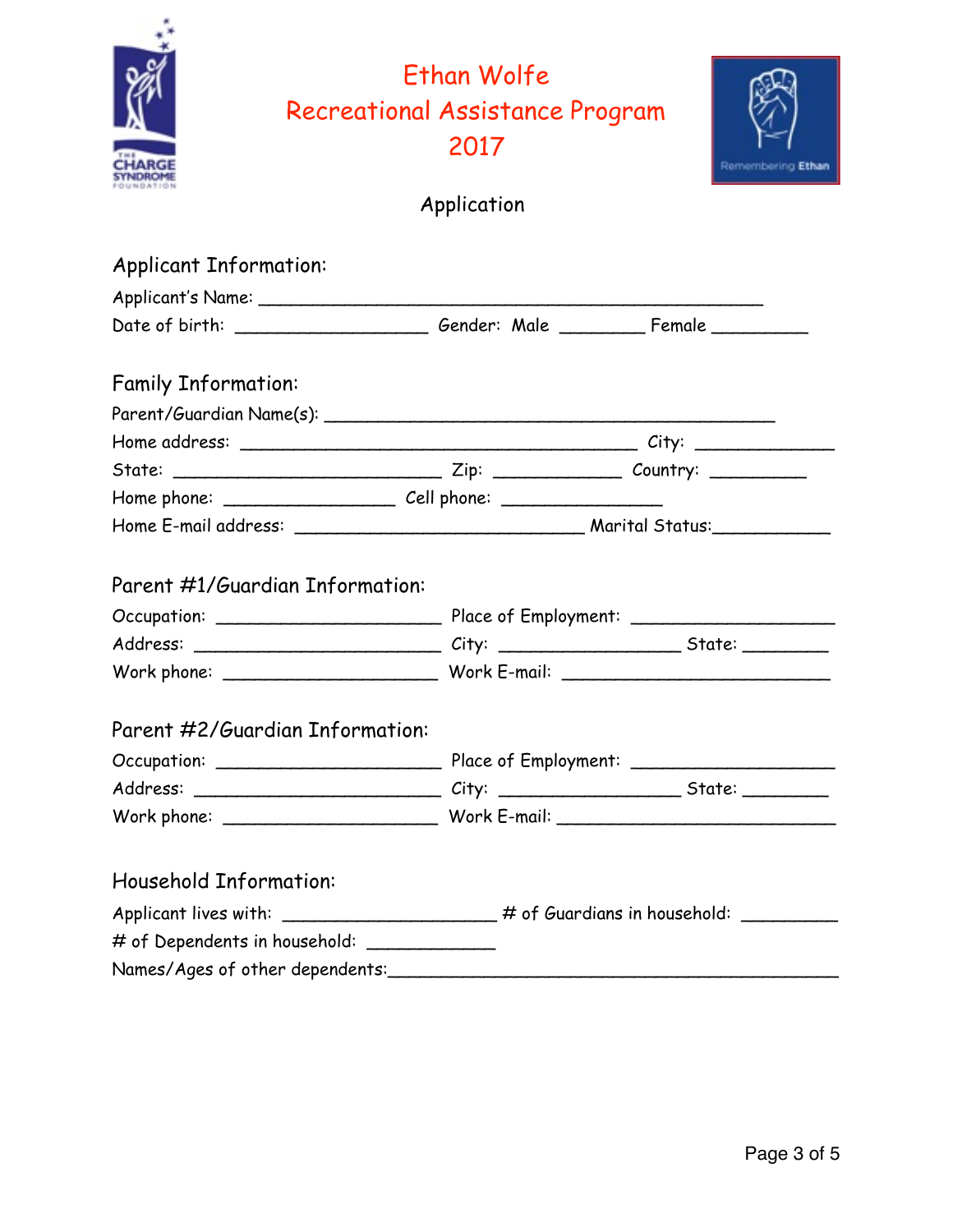

### Recreational Item Requested: Description of Activity/Type of equipment: \_\_\_\_\_\_\_\_\_\_\_\_\_\_\_\_\_\_\_\_\_\_\_\_\_\_\_\_\_\_\_\_\_\_ Company/Provider of Activity or equipment: \_\_\_\_\_\_\_\_\_\_\_\_\_\_\_\_\_\_\_\_\_\_\_\_\_\_\_\_\_\_\_\_\_\_ Contact name at company: \_\_\_\_\_\_\_\_\_\_\_\_\_\_\_\_\_\_\_\_\_\_ E-mail of contact: \_\_\_\_\_\_\_\_\_\_\_\_\_\_\_\_\_\_\_\_\_\_\_\_\_\_\_\_ Address: \_\_\_\_\_\_\_\_\_\_\_\_\_\_\_\_\_\_\_\_\_\_\_\_\_\_\_\_\_\_\_\_\_\_\_ City: \_\_\_\_\_\_\_\_\_\_\_\_\_\_\_\_\_\_\_

State: \_\_\_\_\_\_\_\_\_\_\_\_\_\_\_\_ Zip: \_\_\_\_\_\_\_\_\_\_\_\_\_\_\_\_\_ Phone number: \_\_\_\_\_\_\_\_\_\_\_\_

Cost of Item:

Remember to Include with your application:

- $\Box$  First page of your most recent federal income tax return
- $\Box$  A short paragraph explaining the reason the applicant would benefit from the assistance (can also include a recent photo of the applicant)
- $\Box$  A picture of the item requested or a photocopy from a brochure of the activity/ course description from the service provider